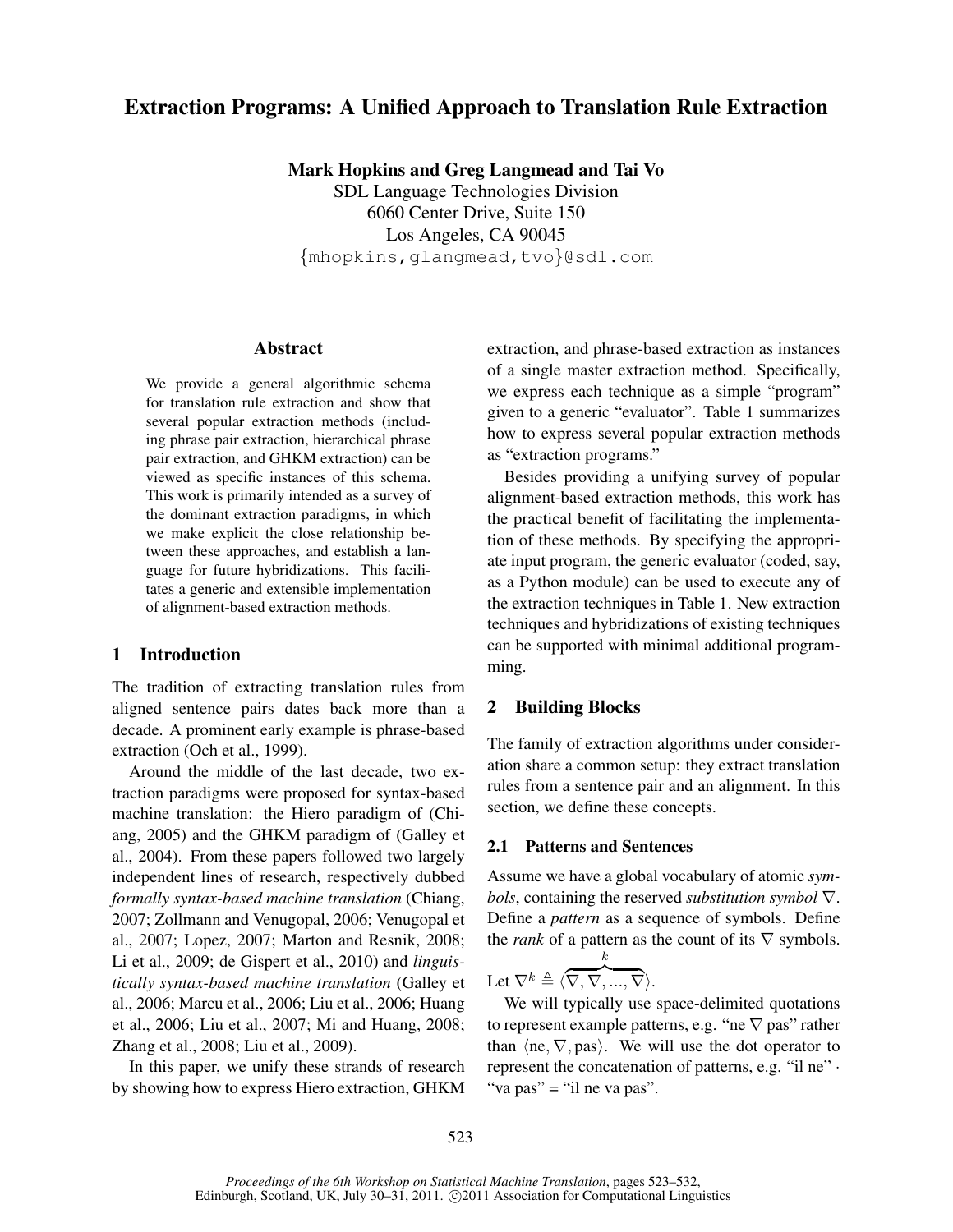|                                          | <b>Extraction Program</b>             |                                     |                                                             |
|------------------------------------------|---------------------------------------|-------------------------------------|-------------------------------------------------------------|
| Method                                   | Primary                               | Secondary                           | Labeling                                                    |
|                                          | Protocol                              | Protocol                            | Protocol                                                    |
| <b>PBMT</b> (Och et al., 1999)           | RANKPP <sub>0</sub>                   | TRIVSP <sub>A</sub>                 | TRIVLP                                                      |
| Hiero (Chiang, 2005)                     | $RANKPP_{\infty}$                     | TRIVSP <sub>A</sub>                 | TRIVLP                                                      |
| <b>GHKM</b> (Galley et al., 2004)        | MAPPP <sub>t</sub>                    | TRIVSP <sub>A</sub>                 | $PMAPLP_t$                                                  |
| SAMT (Zollmann and Venugopal, 2006)      | $RANKPP_{\infty}$                     | TRIVSP <sub>A</sub>                 | $PMAPLP\tilde{t}$                                           |
| Forest GHKM (Mi and Huang, 2008)         | $MAPPP_T$                             | TRIVSP <sub>A</sub>                 | $PMAPLP_T$                                                  |
| Tree-to-Tree GHKM (Liu et al., 2009)     | $MAPPP_t$                             | $MAPSP_{\tau,A}$                    | $\overline{\text{IMAPLP}}_{\{t\},\{\tau\}}$                 |
| Forest-to-Forest GHKM (Liu et al., 2009) | $MAPPP_T$                             | MAPSP $_{\mathcal{T},\mathcal{A}}$  | IMAPLP $_{T,T}$                                             |
| Fuzzy Dual Syntax (Chiang, 2010)         | $\overline{\text{MAPPP}}_{\tilde{t}}$ | MAPSP $_{\tilde{\tau},\mathcal{A}}$ | $\overline{\text{IMAPLP}}_{\{\tilde{t}\},\{\tilde{\tau}\}}$ |

Table 1: Various rule extraction methods, expressed as extraction programs. Boldfaced methods are proven in this paper; the rest are left as conjecture. Parameters:  $t, \tau$  are spanmaps (see Section 3);  $\tilde{t}, \tilde{\tau}$  are fuzzy spanmaps (see Section 7);  $T$ ,  $T$  are sets of spanmaps (typically encoded as forests);  $A$  is an alignment (see Section 2).

We refer to a contiguous portion of a pattern with a *span*, defined as either the *null span*  $\phi$ , or a pair [b, c] of positive integers such that  $b \leq c$ . We will treat span  $[b, c]$  as the implicit encoding of the set  ${b, b+1, ..., c}$ , and employ set-theoretic operations on spans, e.g.  $[3, 8] \cap [6, 11] = [6, 8]$ . Note that the null span encodes the empty set.

If a set  $I$  of positive integers is non-empty, then it has a unique *minimal enclosing span*, defined by the operator span( $I$ ) =  $[\min(I), \max(I)]$ . For instance, span( $\{1, 3, 4\}$ ) = [1, 4]. Define span( $\{\}$ ) =  $\phi$ .

Finally, define a *sentence* as a pattern of rank 0.

### 2.2 Alignments

An *alignment* is a triple  $\langle m, n, \mathfrak{A} \rangle$ , where m and n are positive integers, and  $\mathfrak A$  is a set of ordered integer pairs  $(i, j)$  such that  $1 \le i \le m$  and  $1 \le j \le n$ .

In Figure 1(a), we show a graphical depiction of alignment  $\langle 4, 6, \{(1, 1), (2, 3), (4, 3), (3, 5)\}\rangle$ . Observe that alignments have a *primary* side (top) and a *secondary* side (bottom)<sup>1</sup>. For alignment  $A =$  $\langle m, n, \mathfrak{A} \rangle$ , define  $|\mathcal{A}|_p = m$  and  $|\mathcal{A}|_s = n$ . A *primary index* (resp., *secondary index*) of A is any positive integer less than or equal to  $|\mathcal{A}|_p$  (resp.,  $|\mathcal{A}|_s$ ). A *primary span* (resp., *secondary span*) of A is any span [b, c] such that  $1 \leq b \leq c \leq |\mathcal{A}|_p$  (resp.,  $|\mathcal{A}|_s$ ).

Define  $a \stackrel{\mathcal{A}}{\sim} \alpha$  to mean that  $(a, \alpha) \in \mathfrak{A}$  (in words, we say that A *aligns* primary index a to secondary



Figure 1: A demonstration of alignment terminology. (a) An alignment is a relation between positive integer sets. (b) The *primary domain* of the example alignment is  $\{1,2,3,4\}$  and the *secondary domain* is  $\{1,3,5\}$ . (c) The *image* of primary span [2,4] is {3,5}. (d) The *minimal projection* of primary span [2,4] is [3,5]. Secondary spans [2,5], [3,6], and [2,6] are also *projections* of primary span [2,4].

index  $\alpha$ ), and define  $a \stackrel{A}{\sim} \alpha$  to mean that  $(a, \alpha) \not\in \mathfrak{A}$ .

Define an *aligned sentence pair* as a triple  $\langle s, \sigma, A \rangle$  where A is an alignment and s,  $\sigma$  are sentences of length  $|\mathcal{A}|_p$  and  $|\mathcal{A}|_s$ , respectively.

Primary and Secondary Domain: The *primary domain* of alignment  $A$  is the set of primary indices that are aligned to some secondary index, i.e. pdom $(\mathcal{A}) = \{a | \exists \alpha \text{ s.t. } a \stackrel{\mathcal{A}}{\sim} \alpha \}.$  Analogously, define sdom $(\mathcal{A}) = {\alpha | \exists a \text{ s.t. } a \stackrel{\mathcal{A}}{\sim} \alpha }$ . For the example alignment of Figure 1(b),  $pdom(\mathcal{A})$  =

<sup>&</sup>lt;sup>1</sup>The terms *primary* and *secondary* allow us to be agnostic about how the extracted rules are used in a translation system, i.e. the primary side can refer to the source or target language.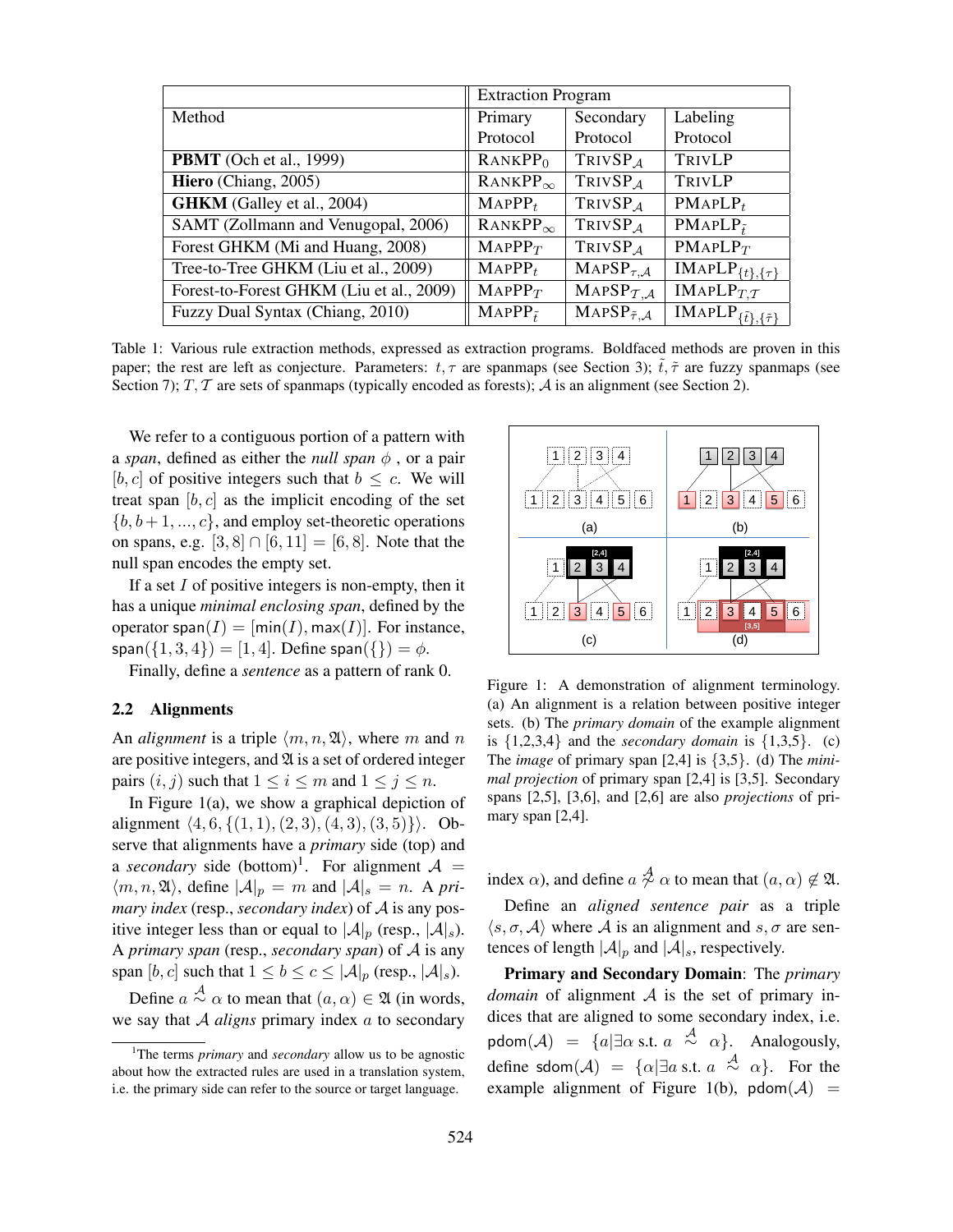$\{1, 2, 3, 4\}$  and sdom $(A) = \{1, 3, 5\}.$ 

Image: The *image* of a set I of primary indices (denoted pimage<sub>A</sub>(I)) is the set of secondary indices to which the primary indices of I align. In Figure 1(c), for instance, the image of primary span [2, 4] is the set  $\{3, 5\}$ . Formally, for a set I of primary indices of alignment  $A$ , define:

$$
\mathrm{pimage}_\mathcal{A}(I) = \{ \alpha | \exists a \in I \text{ s.t. } (a, \alpha) \in \mathfrak{A} \}
$$

Projection: The *minimal projection* of a set I of primary indices (denoted pmproj $_A(I)$ ) is the minimal enclosing span of the image of I. In other words, pmproj $_A(I)$  = span(pimage $_A(I)$ ). In Figure 1(d), for instance, the minimal projection of primary span  $[2, 4]$  is the secondary span  $[3, 5]$ .

Consider Figure 1(d). We will also allow a more relaxed type of projection, in which we allow the broadening of the minimal projection to include unaligned secondary indices. In the example, secondary spans  $[2, 5]$ ,  $[3, 6]$ , and  $[2, 6]$  (in addition to the minimal projection [3, 5]) are all considered *projections* of primary span [2, 4]. Formally, define pproj<sub>A</sub>([b, c]) as the set of superspans  $[\beta, \gamma]$ of pmproj<sub>A</sub>([b, c]) such that  $[\beta, \gamma] \cap \text{sdom}(\mathcal{A}) \subseteq$ pmproj $_A([b, c])$ .

### 2.3 Rules

We define an *unlabeled rule* as a tuple  $\langle k, s^*, \sigma^*, \pi \rangle$ where k is a nonnegative integer,  $s^*$  and  $\sigma^*$ are patterns of rank k, and  $\pi$  is a permutation of the sequence  $\langle 1, 2, ..., k \rangle$ . Such rules can be rewritten using a more standard Synchronous Context-Free Grammar (SCFG) format, e.g.  $\langle 3,$  "le  $\nabla \nabla$  de  $\nabla$ ", " $\nabla$ " s  $\nabla \nabla$ ",  $\langle 3, 2, 1 \rangle$  can be written:  $\nabla \rightarrow \langle \text{le } \nabla_1 \nabla_2 \text{ de } \nabla_3, \nabla_3 \rangle$ 's  $\nabla_2 \nabla_1 \rangle$ .

A *labeled rule* is a pair  $\langle r, l \rangle$ , where r is an unlabeled rule, and *l* is a "label". The unlabeled rule defines the essential structure of a rule. The label gives us auxiliary information we can use as decoding constraints or rule features. This deliberate modularization lets us unify sequence-based and treebased extraction methods.

Labels can take many forms. Two examples (depicted in Figure 2) are:

1. An *SCFG label* is a  $(k + 1)$ -length sequence of symbols.



Figure 2: An example SCFG label (top) and STSG label (bottom) for unlabeled rule  $\nabla$  $\langle$ le  $\nabla_1 \nabla_2$  de  $\nabla_3, \nabla_3$  's  $\nabla_2 \nabla_1$  $\rangle$ .

2. An *STSG label* (from Synchronous Tree Substitution Grammar (Eisner, 2003)) is a pair of trees.

STSG labels subsume SCFG labels. Thus STSG extraction techniques can be used as SCFG extraction techniques by ignoring the extra hierarchical structure of the STSG label. Due to space constraints, we will restrict our focus to SCFG labels. When considering techniques originally formulated to extract STSG rules (GHKM, for instance), we will consider their SCFG equivalents.

# 3 A General Rule Extraction Schema

In this section, we develop a general algorithmic schema for extracting rules from aligned sentence pairs. We will do so by generalizing the GHKM algorithm (Galley et al., 2004). The process goes as follows:

- Repeatedly:
	- Choose a "construction request," which consists of a "primary subrequest" (see Figure 3a) and a "secondary subrequest" (see Figure 3b).
	- Construct the unlabeled rule corresponding to this request (see Figure 3, bottom).
	- Label the rule (see Figure 2).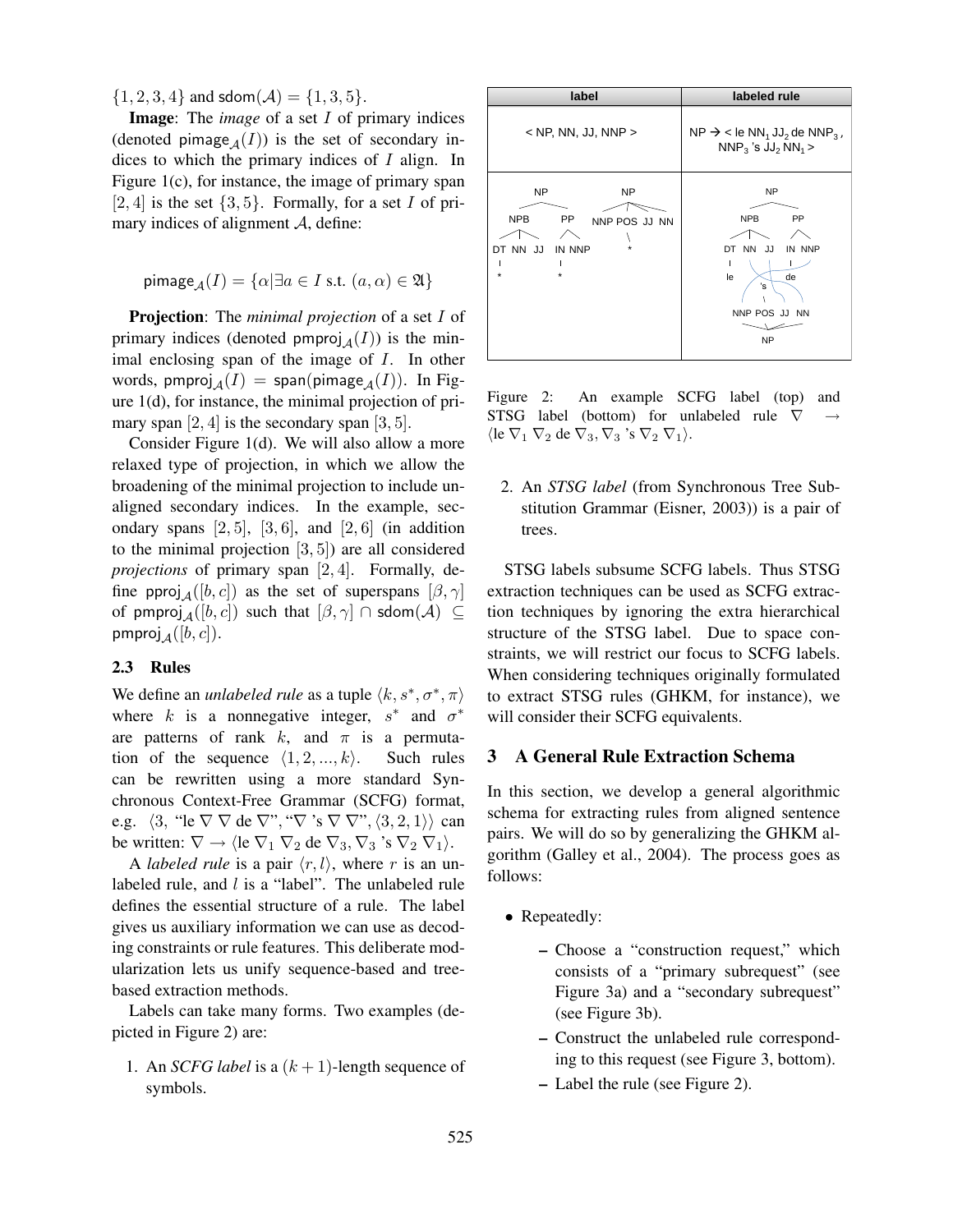

Figure 3: Extraction of the unlabeled rule  $\nabla \rightarrow \langle \nabla_1 \text{ does not } \nabla_2, \nabla_1 \text{ ne } \nabla_2 \text{ pas} \rangle$ . (a) Choose primary subrequest  $[1, 4] \rightsquigarrow [1, 1][4, 4]$ . (b) Choose secondary subrequest  $[1, 4] \rightsquigarrow [1, 1][3, 3]$ . (bottom) Construct the rule  $\nabla \rightarrow \langle \nabla_1 \text{ does not } \nabla_2, \nabla_1 \text{ ne } \nabla_2 \text{ pas} \rangle.$ 

#### 3.1 Choose a Construction Request

The first step in the extraction process is to choose a "construction request," which directs the algorithm about which unlabeled rule(s) we wish to construct. A "construction request" consists of two "subrequests."

Subrequests: A *subrequest* is a nonempty sequence of non-null spans  $\langle [b_0, c_0], [b_1, c_1], ..., [b_k, c_k] \rangle$  such that, for all  $1 \leq i \leq j \leq k$ ,  $[b_i, c_i]$  and  $[b_j, c_j]$  are disjoint proper<sup>2</sup> subsets of  $[b_0, c_0]$ . If it also true that  $c_i < b_j$ , for all  $1 \leq i < j \leq k$ , then the subrequest is called *monotonic*. We refer to k as the *rank* of the subrequest.

We typically write subrequest  $\langle [b_0, c_0], [b_1, c_1], ..., [b_k, c_k] \rangle$  using the notation:

$$
[b_0, c_0] \leadsto [b_1, c_1] \dots [b_k, c_k]
$$

or as  $[b_0, c_0] \rightsquigarrow \epsilon$  if  $k = 0$ .

For subrequest  $x = [b_0, c_0] \leadsto [b_1, c_1] \dots [b_k, c_k],$ define:

$$
\mathsf{covered}(x) = \cup_{i=1}^k [b_i, c_i]
$$
  

$$
\mathsf{uncovered}(x) = [b_0, c_0] \setminus \mathsf{covered}(x)
$$

**Primary Subrequests:** Given an alignment A, define the set frontier  $(A)$  as the set of primary spans [b, c] of alignment A such that  $\text{pmproj}_A([b, c])$  is nonempty and disjoint from pimage<sub>A</sub>([1, b – 1]) ∪ pimage ${}_{\mathcal{A}}([c+1,|\mathcal{A}|_p]).^3$ 

<sup>&</sup>lt;sup>2</sup>If unary rules are desired, i.e. rules of the form  $\nabla \rightarrow \nabla$ , then this condition can be relaxed.

<sup>&</sup>lt;sup>3</sup>Our definition of the frontier property is an equivalent reexpression of that given in (Galley et al., 2004). We reexpress it in these terms in order to highlight the fact that the frontier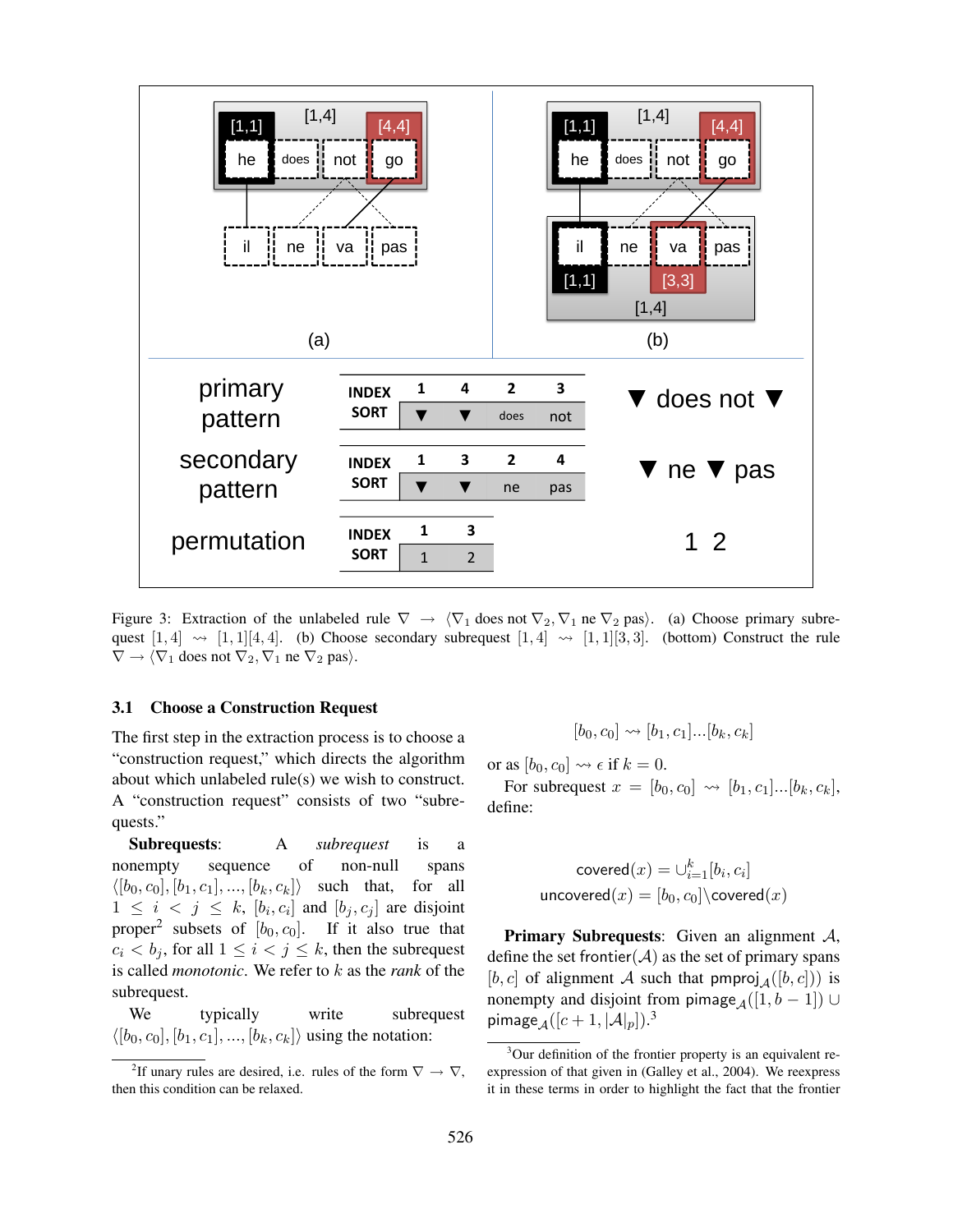Algorithm CONSTRUCT RULE<sub>s,σ,A</sub>(x, 
$$
\xi
$$
):  
\nif construction request  $\langle x, \xi \rangle$  matches alignment  $A$  then  
\n $\{u_1, ..., u_p\}$  = uncovered([b<sub>0</sub>, c<sub>0</sub>]  $\leadsto$  [b<sub>1</sub>, c<sub>1</sub>]...[b<sub>k</sub>, c<sub>k</sub>])  
\n $\{v_1, ..., v_q\}$  = uncovered([ $\beta_0, \gamma_0$ ]  $\leadsto$  [ $\beta_1, \gamma_1$ ]...[ $\beta_k, \gamma_k$ ])  
\n $s^*$  = INDEXSORT( $\langle b_1, b_2, ..., b_k, u_1, u_2, ..., u_p \rangle$ ,  $\langle \overline{\nabla}, \overline{\nabla}, ..., \overline{\nabla}, s_{u_1}, s_{u_2}, ..., s_{u_p} \rangle$ )  
\n $\sigma^*$  = INDEXSORT( $\langle \beta_1, \beta_2, ..., \beta_k, v_1, v_2, ..., v_q \rangle$ ,  $\langle \overline{\nabla}, \overline{\nabla}, ..., \overline{\nabla}, \sigma_{v_1}, \sigma_{v_2}, ..., \sigma_{v_q} \rangle$ )  
\n $\pi$  = INDEXSORT( $\langle \beta_1, \beta_2, ..., \beta_k \rangle$ ,  $\langle 1, 2, ..., k \rangle$ )  
\nreturn { $\langle \langle k, s^*, \sigma^*, \pi \rangle$ }  
\nelse  
\nreturn {}  
\nend if

Figure 4: Pseudocode for rule construction. Arguments:  $s = "s_1 s_2 ... s_m"$  and  $\sigma = "\sigma_1 \sigma_2 ... \sigma_n"$  are sentences,  $\mathcal{A} = \langle m, n, \mathfrak{A} \rangle$  is an alignment,  $x = [b_0, c_0] \leadsto [b_1, c_1] \dots [b_k, c_k]$  and  $\xi = [\beta_0, \gamma_0] \leadsto [\beta_1, \gamma_1] \dots [\beta_k, \gamma_k]$  are subrequests.

Define preqs( $A$ ) as the set of monotonic subrequests whose spans are all in frontier $(\mathcal{A})$ . We refer to members of preqs(A) as *primary subrequests* of alignment A. Figure 3a shows a primary subrequest of an example alignment.

Secondary Subrequests: Given a primary subrequest  $x = [b_0, c_0] \rightsquigarrow [b_1, c_1] \dots [b_k, c_k]$  of alignment A, define sreqs $(x, A)$  as the set of subrequests  $[\beta_0, \gamma_0] \rightsquigarrow [\beta_1, \gamma_1] \dots [\beta_k, \gamma_k]$  such that  $[\beta_i, \gamma_i] \in$ pproj $_A([b_i, c_i])$ , for all  $0 \le i \le k$ . We refer to members of sreqs(x, A) as *secondary subrequests* of primary subrequest x and alignment  $\mathcal A$ . Figure 3b shows a secondary subrequest of the primary subrequest selected in Figure 3a.

Construction Requests: A *construction request* is a pair of subrequests of equivalent rank. Construction request  $\langle x, \xi \rangle$  *matches* alignment A if  $x \in$  $\text{preqs}(\mathcal{A})$  and  $\xi \in \text{sreqs}(x, \mathcal{A})$ .

#### 3.2 Construct the Unlabeled Rule

The basis of rule construction is the INDEXSORT operator, which takes as input a sequence of integers  $I = \langle i_1, i_2, ..., i_k \rangle$ , and an equivalentlength sequence of arbitrary values  $\langle v_1, v_2, ..., v_k \rangle$ , and returns a sequence  $\langle v_{j_1}, v_{j_2}, ..., v_{j_k} \rangle$ , where  $\langle j_1, j_2, ..., j_k \rangle$  is a permutation of sequence I in ascending order. For instance, INDEX- $SORT(\langle 4, 1, 50, 2 \rangle, \langle "a", "b", "c", "d" \rangle)$ 

| <b>Primary Protocol</b> RANKPP <sub>k</sub> :                 |
|---------------------------------------------------------------|
| \n $\{[b_0, c_0] \leadsto [b_1, c_1] \dots [b_j, c_j]$ \n     |
| s.t. $1 \leq b_0 \leq c_0$ and $0 \leq j \leq k$              |
| <b>Primary Protocol</b> MAPPP <sub>t</sub> :                  |
| \n $\{[b_0, c_0] \leadsto [b_1, c_1] \dots [b_k, c_k]$ \n     |
| s.t. $\forall 0 \leq i \leq k [b_i, c_i] \in \text{spans}(t)$ |
| <b>Primary Protocol</b> MAPPP <sub>T</sub> :                  |
| \n $\bigcup_{t \in T} \text{MAPPP}_t$ \n                      |

Figure 5: Various primary protocols. Parameters:  $k$  is a nonnegative integer;  $t$  is a spanmap;  $T$  is a set of spanmaps (typically encoded as a forest).

 $\langle$ "b", "d", "a", "c" $\rangle$ . Note that the output of  $INDEXSort(I, V)$  is nondeterministic if sequence I has repetitions. In Figure 4, we show the pseudocode for rule construction. We show an example construction in Figure 3 (bottom).

#### 3.3 Label the Rule

Rule construction produces unlabeled rules. To label these rules, we use a *labeling protocol*, defined as a function that takes a construction request as input, and returns a set of labels.

Figure 7 defines a number of general-purpose la-

property is a property *of the alignment alone*. It is independent of the auxiliary information that GHKM uses, in particular the tree.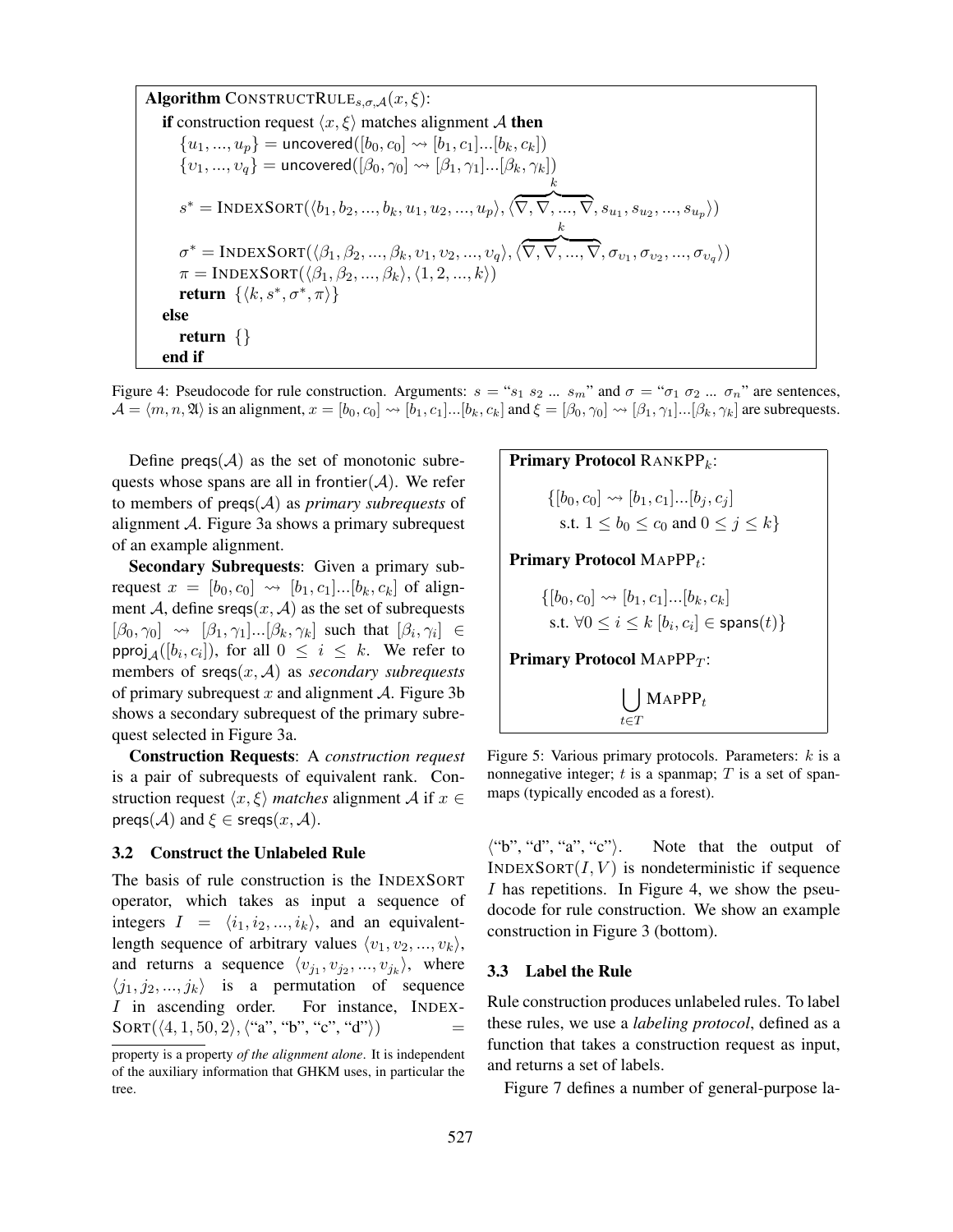Secondary Protocol TRIVSP $_A(x)$ : return sreqs $(x, A)$ Secondary Protocol MAPS $P_{\tau,A}(x)$ :  $\{[\beta_0, \gamma_0] \rightsquigarrow [\beta_1, \gamma_1] \dots [\beta_k, \gamma_k] \in \text{sregs}(x, \mathcal{A})\}$ s.t.  $\forall 0 \leq i \leq k : [\beta_i, \gamma_i] \in \mathsf{spans}(\tau)\}$ 

Figure 6: Various secondary protocols. Parameters:  $\tau$ is a spanmap; A is an alignment;  $x = [b_0, c_0] \rightsquigarrow$  $[b_1, c_1] \dots [b_k, c_k]$  is a subrequest.

beling protocols. Some of these are driven by trees. We will represent a tree as a *spanmap*, defined as a function that maps spans to symbol sequences. For instance, if a parse tree has constituent NP over span  $[4, 7]$ , then the corresponding spanmap t has  $t([4, 7]) = \langle NP \rangle$ . We map spans to *sequences* in order to accommodate unary chains in the parse tree. Nonconstituent spans are mapped to the empty sequence. For spanmap t, let spans(t) be the set of spans [b, c] for which  $t([b, c])$  is a nonempty sequence.

### 4 Extraction Programs

In the previous section, we developed a general technique for extracting labeled rules from aligned sentence pairs. Note that this was not an algorithm, but rather an algorithmic schema, as it left two questions unanswered:

- 1. What construction requests do we make?
- 2. What labeling protocol do we use?

We answer these questions with an *extraction program*, defined as a triple  $\langle X, \Xi, \mathcal{L} \rangle$ , where:

- X is a set of subrequests, referred to as the *primary protocol*. It specifies the set of primary subrequests that interest us. Figure 5 defines some general-purpose primary protocols.
- Ξ maps every subrequest to a set of subrequests. We refer to Ξ as the *secondary protocol*. It specifies the set of secondary subrequests that interest us, given a particular primary subrequest. Figure 6 defines some general-purpose secondary protocols.

Labeling Protocol TRIVLP $(x,\xi)$ : return  $\nabla^{k+1}$ 

Labeling Protocol PMAPL $P_t(x, \xi)$ :

 $\{\langle l_0, ..., l_k \rangle \text{ s.t. } \forall 0 \leq i \leq k : l_i \in t([b_i, c_i])\}$ 

Labeling Protocol PMAPLP $_T(x,\xi)$ :

$$
\bigcup_{t \in T} \text{PMAPLP}_t(x, \xi)
$$

Labeling Protocol SMAPLP<sub> $\tau$ </sub> $(x, \xi)$ :

$$
\{\langle \lambda_0, ..., \lambda_k \rangle \text{ s.t. } \forall 0 \le i \le k : \lambda_i \in \tau([\beta_i, \gamma_i])\}
$$

Labeling Protocol SMAPLP $_T(x,\xi)$ :

$$
\bigcup_{\tau \in \mathcal{T}} \text{SMAPLP}_\tau(x, \xi)
$$

Labeling Protocol IMAPL $P_{T,T}(x,\xi)$ :

 $\{((l_0, \lambda_0), ..., (l_k, \lambda_k))\}$ s.t.  $\langle l_0, ..., l_k \rangle \in \text{PMAPLP}_T(x, \xi)$ and  $\langle \lambda_0, ..., \lambda_k \rangle \in \text{SMAPLP}_{\mathcal{T}}(x, \xi)$ 

Figure 7: Various labeling protocols. Parameters:  $t, \tau$  are spanmaps; T, T are sets of spanmaps;  $x = [b_0, c_0] \rightsquigarrow$  $[b_1, c_1] \dots [b_k, c_k]$  and  $\xi = [\beta_0, \gamma_0] \rightsquigarrow [\beta_1, \gamma_1] \dots [\beta_k, \gamma_k]$ are subrequests.

•  $\mathcal L$  is a labeling protocol. Figure 7 defines some general-purpose labeling protocols.

Figure 8 shows the pseudocode for an "evaluator" that takes an extraction program (and an aligned sentence pair) as input and returns a set of labeled rules.

### 4.1 The GHKM Extraction Program

As previously stated, we developed our extraction schema by generalizing the GHKM algorithm (Galley et al., 2004). To recover GHKM as an instance of this schema, use the following program:

EXTRACT<sub>s,  $\sigma$ ,  $\mathcal{A}$  (MapPP<sub>t</sub>, TrivSP<sub>A</sub>, PMapLP<sub>t</sub>)</sub>

where  $t$  is a spanmap encoding a parse tree over the primary sentence.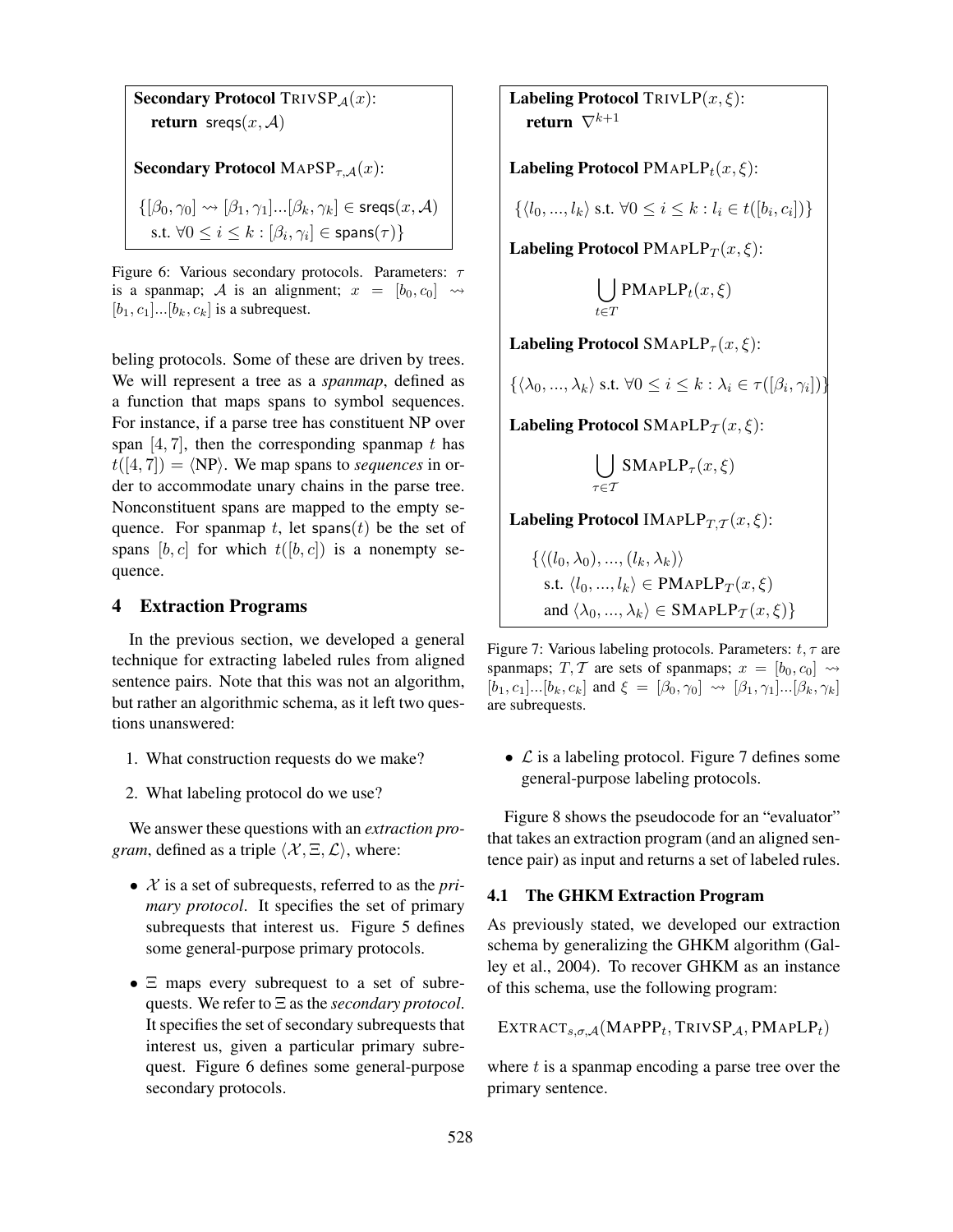**Algorithm** EXTRACT<sub>s, $\sigma$ , $\mathcal{A}(\mathcal{X}, \Xi, \mathcal{L})$ :</sub>  $R = \{\}$ for all subrequests  $x \in \mathcal{X}$  do for all subrequests  $\xi \in \Xi(x)$  do  $U = \text{CONSTRUCT RULE}_{s,\sigma,A}(x,\xi)$  $L = \mathcal{L}(x,\xi)$  $R = R \cup (U \times L)$ end for end for return R

Figure 8: Evaluator for extraction programs. Parameters:  $\langle s, \sigma, A \rangle$  is an aligned sentence pair; X is a primary protocol;  $\Xi$  is a secondary protocol;  $\mathcal L$  is a labeling protocol.

# 5 The Phrase Pair Extraction Program

In this section, we express phrase pair extraction (Och et al., 1999) as an extraction program.

For primary span [b, c] and secondary span  $[\beta, \gamma]$ of alignment A, let  $[b, c] \stackrel{A}{\sim} [\beta, \gamma]$  if the following three conditions hold:

\n- 1. 
$$
a \stackrel{\mathcal{A}}{\sim} \alpha
$$
 for some  $a \in [b, c]$  and  $\alpha \in [\beta, \gamma]$
\n- 2.  $a \not\sim \alpha$  for all  $a \in [b, c]$  and  $\alpha \not\in [\beta, \gamma]$
\n- 3.  $a \not\sim \alpha$  for all  $a \not\in [b, c]$  and  $\alpha \in [\beta, \gamma]$
\n

Define the ruleset  $\text{PBMT}(s, \sigma, \mathcal{A})$  to be the set of labeled rules  $\langle r, \nabla^1 \rangle$  such that:

\n- $$
r = \langle 0, \text{``}s_b \text{...} s_c \text{''}, \text{``} \sigma_{\beta} \text{...} \sigma_{\gamma} \text{''}, \emptyset \rangle
$$
\n- $[b, c] \stackrel{\mathcal{A}}{\sim} [\beta, \gamma]$
\n

We want to express  $\text{PBMT}(s, \sigma, \mathcal{A})$  as an extraction program. First we establish a useful lemma and corollary.

Lemma 1.  $[b, c] \stackrel{\mathcal{A}}{\sim} [\beta, \gamma]$  *iff*  $[b, c] \in$  frontier( $\mathcal{A})$  *and*  $[\beta, \gamma] \in \mathsf{pproj}_A([b, c])$ .

*Proof.* Let  $[b, c]^c = [1, b - 1] \cup [c + 1, |\mathcal{A}|_p].$ 

$$
[b, c] \in \text{frontier}(\mathcal{A}) \text{ and } [\beta, \gamma] \in \text{pproj}_{\mathcal{A}}([b, c])
$$
\n
$$
\xrightarrow{\text{(1)}} \left\{ \begin{aligned} &\text{pmproj}_{\mathcal{A}}([b, c]) \cap \text{pimage}_{\mathcal{A}}([b, c]^c) = \{ \} \\ &\left[ \beta, \gamma \right] \in \text{pproj}_{\mathcal{A}}([b, c]) \end{aligned} \right.
$$

$$
\begin{array}{c}\n\langle 2 \rangle \\
\longleftrightarrow\n\end{array}\n\left\{\n\begin{array}{c}\n[\beta, \gamma] \cap \text{pimage}_{\mathcal{A}}([b, c]^c) = \{\}\n\\
[\beta, \gamma] \in \text{proj}_{\mathcal{A}}([b, c])\n\end{array}\n\right.
$$
\n
$$
\begin{array}{c}\n\langle 3 \rangle \\
\longleftrightarrow\n\end{array}\n\left\{\n\begin{array}{c}\n[\beta, \gamma] \cap \text{pimage}_{\mathcal{A}}([b, c]^c) = \{\}\n\\
\text{pimage}_{\mathcal{A}}([b, c]) \subseteq [\beta, \gamma]\n\end{array}\n\right.
$$
\n
$$
\begin{array}{c}\n\langle 4 \rangle \\
\longleftrightarrow\n\end{array}\n\left\{\n\begin{array}{c}\n\text{conditions 2 and 3 hold} \\
[\beta, \gamma] \neq \{\}\n\end{array}\n\right.
$$
\n
$$
\begin{array}{c}\n\langle 5 \rangle \\
\longleftrightarrow\n\end{array}\n\text{conditions 1, 2 and 3 hold}\n\end{array}
$$

Equivalence 1 holds by definition of frontier $(A)$ . Equivalence 2 holds because  $[\beta, \gamma]$  differs from pmproj<sub>A</sub> ([b, c]) only in unaligned indices. Equivalence 3 holds because given the disjointness from pimage<sub>A</sub> ([b, c]<sup>c</sup>), [ $\beta$ ,  $\gamma$ ] differs from pimage<sub>A</sub> ([b, c]) only in unaligned indices. Equivalences 4 and 5 are a restatement of conditions 2 and 3 plus the observation that empty spans can satisfy conditions 2 and 3.  $\Box$ 

**Corollary 2.** *Consider monotonic subrequest*  $x =$  $[b_0, c_0] \leadsto [b_1, c_1] \dots [b_k, c_k]$  *and arbitary subrequest*  $\xi = [\beta_0, \gamma_0] \rightsquigarrow [\beta_1, \gamma_1] \dots [\beta_k, \gamma_k]$ . Construction *request*  $\langle x, \xi \rangle$  *matches alignment* A *iff*  $[b_i, c_i] \stackrel{A}{\sim}$  $[\beta_i, \gamma_i]$  *for all*  $0 \le i \le k$ *.* 

We are now ready to express the rule set PBMT(s,  $\sigma$ ,  $\mathcal{A}$ ) as an extraction program.

**Theorem 3.**  $PBMT(s, \sigma, \mathcal{A})$  =  $\text{EXTRACT}_{s,\sigma,\mathcal{A}}(\text{RANKPP}_0, \text{TRIVSP}_{\mathcal{A}}, \text{TRIVLP})$ 

*Proof.*

$$
\langle r, l \rangle \in \text{EXT}_{s,\sigma,\mathcal{A}}(\text{RANKPP}_0, \text{TRIVSP}_{\mathcal{A}}, \text{TRIVLP})
$$
\n
$$
\xrightarrow{\text{(1)}} \begin{cases}\nx = [b, c] \rightsquigarrow \epsilon \text{ and } \xi = [\beta, \gamma] \rightsquigarrow \epsilon \\
\langle x, \xi \rangle \text{ matches alignment } \mathcal{A} \\
\{r\} = \text{CONSTRUCT RULE}_{s,\sigma,\mathcal{A}}(x, \xi) \\
l = \nabla^1 \\
\xrightarrow{\text{(2)}} \begin{cases}\nx = [b, c] \rightsquigarrow \epsilon \text{ and } \xi = [\beta, \gamma] \rightsquigarrow \epsilon \\
\langle x, \xi \rangle \text{ matches alignment } \mathcal{A} \\
r = \langle 0, \text{``s}_b...s_c \text{''}, \text{``}\sigma_\beta... \sigma_\gamma \text{''}, \emptyset \rangle \\
l = \nabla^1 \\
\xrightarrow{\text{(3)}} \begin{cases}\n[b, c] \stackrel{\mathcal{A}}{\sim} [\beta, \gamma] \\
r = \langle 0, \text{``s}_b...s_c \text{''}, \text{``}\sigma_\beta... \sigma_\gamma \text{''}, \emptyset \rangle \\
l = \nabla^1 \\
\xrightarrow{\text{(4)}} \langle r, l \rangle \in \text{PBMT}(s, \sigma, \mathcal{A})\n\end{cases}\n\end{cases}
$$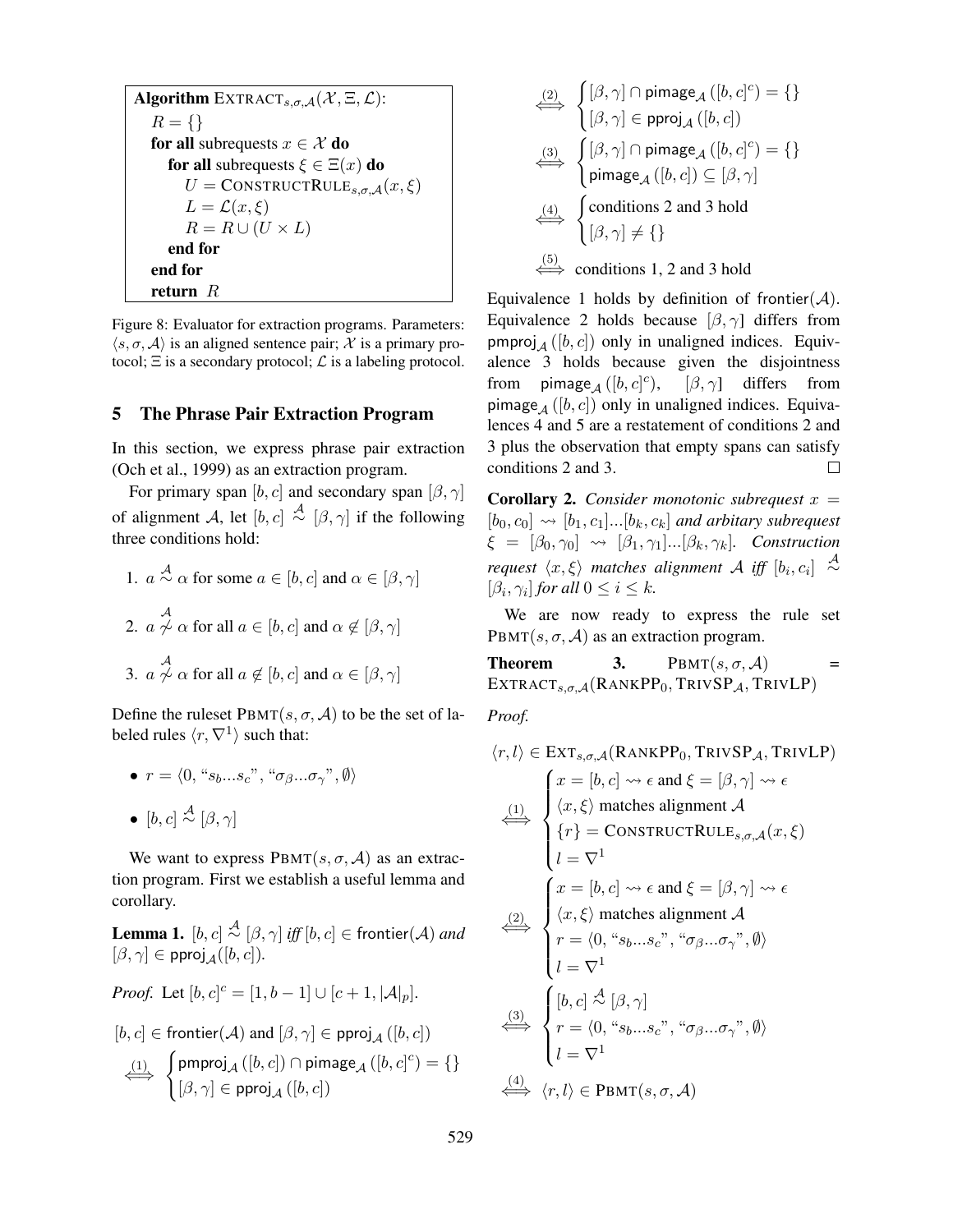Equivalence 1 holds by the definition of EXTRACT and  $RANKPP_0$ . Equivalence 2 holds by the pseudocode of CONSTRUCTRULE. Equivalence 3 holds from Corollary 2. Equivalence 4 holds from the definition of  $\text{PBMT}(s, \sigma, \mathcal{A}).$  $\Box$ 

### 6 The Hiero Extraction Program

In this section, we express the hierarchical phrasebased extraction technique of (Chiang, 2007) as an extraction program. Define HIERO $_0(s, \sigma, \mathcal{A})$  = PBMT(s,  $\sigma$ ,  $\mathcal{A}$ ). For positive integer k, define HIERO<sub>k</sub> $(s, \sigma, \mathcal{A})$  as the smallest superset of HI- $ERO_{k-1}(s, \sigma, \mathcal{A})$  satisfying the following condition:

- For any labeled rule  $\langle (k-1, s^*, \sigma^*, \pi), \nabla^k \rangle \in$ HIERO $_{k-1}(s, \sigma, \mathcal{A})$  such that:
	- 1.  $s^* = s_1^* \cdot "s_b...s_c" \cdot s_2^*$ 2.  $\sigma^* = \sigma_1^* \cdot \text{``}\sigma_{\beta}...\sigma_{\gamma}^* \cdot \sigma_2^*$ 3.  $\pi = \langle \pi_1, \pi_2, ..., \pi_{k-1} \rangle$
	- 4.  $s_2^*$  has rank 0.<sup>4</sup>
	- 5.  $\sigma_1^*$  has rank j.
	- 6.  $[b, c] \stackrel{\mathcal{A}}{\sim} [\beta, \gamma]$

it holds that labeled rule  $\langle r, \nabla^{k+1} \rangle$  is a member of HIERO<sub>k</sub> $(s, \sigma, \mathcal{A})$ , where r is:

$$
\frac{\langle k, s_1^* \cdot \text{``}\nabla \text{''} \cdot s_2^*, \sigma_1^* \cdot \text{``}\nabla \text{''} \cdot \sigma_2^*,}{\langle \pi_1, ..., \pi_j, k, \pi_{j+1}, ..., \pi_{k-1} \rangle \rangle}
$$

**Theorem** 4. **HIERO**<sub>k</sub> $(s, \sigma, \mathcal{A})$  $\text{EXTRACT}_{s,\sigma,\mathcal{A}}(\text{RANKPP}_k,\text{TRIVSP}_{\mathcal{A}},\text{TRIVLP})$ 

*Proof.* By induction. Define  $ext(k)$  to mean  $EXTRACT_{s,\sigma,\mathcal{A}}(RANKPP_k, TRIVSP_{\mathcal{A}}, TRIVLP).$ From Theorem 3, HIERO $_0(s, \sigma, \mathcal{A})$  = ext(0). Assume that HIERO $_{k-1}(s, \sigma, \mathcal{A}) = \text{ext}(k-1)$  and prove that  $HIERO<sub>k</sub>(s, \sigma, \mathcal{A})\ HIERO<sub>k-1</sub>(s, \sigma, \mathcal{A})$  =  $ext(k)\text{ext}(k - 1).$ 

$$
\langle r', l' \rangle \in \text{ext}(k) \setminus \text{ext}(k-1)
$$
\n
$$
\begin{cases}\nx' = [b_0, c_0] \rightsquigarrow [b_1, c_1] \dots [b_k, c_k] \\
\xi' = [\beta_0, \gamma_0] \rightsquigarrow [\beta_1, \gamma_1] \dots [\beta_k, \gamma_k] \\
\xleftarrow{\langle 1 \rangle} \langle x', \xi' \rangle \text{ matches alignment } A \\
\{r'\} = \text{CONSTRUCT RULE}_{s, \sigma, \mathcal{A}}(x', \xi') \\
l' = \nabla^{k+1}\n\end{cases}
$$

$$
\begin{cases}\nx = [b_0, c_0] \rightsquigarrow [b_1, c_1] \dots [b_{k-1}, c_{k-1}] \\
\xi = [\beta_0, \gamma_0] \rightsquigarrow [\beta_1, \gamma_1] \dots [\beta_{k-1}, \gamma_{k-1}] \\
\{r\} = \text{CONSTRUCT RULE}_{s, \sigma, \mathcal{A}}(x, \xi) \\
\pi = \langle \pi_1, \dots, \pi_{k-1} \rangle \\
r = \frac{\langle k-1, s_1^* \cdot "s_{b_k} \dots s_{c_k} \cdot s_2^*,}{\sigma_1^* \cdot "s_{\beta_k} \dots \sigma_{\gamma_k} \cdot \sigma_2^*, \pi \rangle} \\
\xrightarrow{\xi'} \text{has rank 0 and } \sigma_1^* \text{ has rank } j \\
x' = [b_0, c_0] \rightsquigarrow [b_1, c_1] \dots [b_k, c_k] \\
\xi' = [\beta_0, \gamma_0] \rightsquigarrow [\beta_1, \gamma_1] \dots [\beta_k, \gamma_k] \\
\langle x', \xi' \rangle \text{ matches alignment } \mathcal{A} \\
\pi' = \langle \pi_1, \dots, \pi_j, k, \pi_{j+1}, \dots, \pi_{k-1} \rangle \\
r' = \langle k, s_1^* \cdot " \nabla \cdot s_2^*, \sigma_1^* \cdot " \nabla \cdot \sigma_2^*, \pi' \rangle \\
l' = \nabla^{k+1} \\
\pi = \langle \pi_1, \dots, \pi_{k-1} \rangle \\
r = \frac{\langle k-1, s_1^* \cdot "s_{b_k} \dots s_{c_k} \cdot s_2^*,}{\sigma_1^* \cdot "s_{\beta_k} \dots \sigma_{\gamma_k} \cdot \sigma_2^*, \pi \rangle} \\
s_2^* \text{ has rank 0 and } \sigma_1^* \text{ has rank } j \\
\langle r, \nabla^k \rangle \in \text{HIERO}_{k-1}(s, \sigma, \mathcal{A}) \\
\pi' = \langle \pi_1, \dots, \pi_j, k, \pi_{j+1}, \dots, \pi_{k-1} \rangle \\
r' = \langle k, s_1^* \cdot " \nabla \cdot s_2^*, \sigma_1^* \cdot " \nabla \cdot \sigma_2^*, \pi' \rangle \\
[b_i, c_i] \stackrel{\mathcal{A}}{\sim} [\beta_i, \gamma_i] \text{ for all } 0 \le i \le k \\
l' = \nabla^{
$$

$$
\stackrel{(4)}{\iff}\langle r',l'\rangle\in\text{HIERO}_k(s,\sigma,\mathcal{A})\backslash\text{HIERO}_{k-1}(s,\sigma,\mathcal{A})
$$

Equivalence 1 holds by the definition of  $ext(k)\text{ext}(k - 1)$ . Equivalence 2 holds by the pseudocode of CONSTRUCTRULE. Equivalence 3 holds by the inductive hypothesis and Corollary 2. Equivalence 4 holds by the definition of  $HIERO<sub>k</sub>(s, \sigma, \mathcal{A})\$ HIERO<sub>k−1</sub>(s,  $\sigma, \mathcal{A}$ ).  $\Box$ 

# 7 Discussion

In this paper, we have created a framework that allows us to express a desired rule extraction method as a set of construction requests and a labeling protocol. This enables a modular, "mix-and-match" approach to rule extraction. In Table 1, we summarize the results of this paper, as well as our conjectured extraction programs for several other methods. For instance, Syntax-Augmented Machine Translation (SAMT) (Zollmann and Venugopal, 2006) is a

<sup>&</sup>lt;sup>4</sup>This condition is not in the original definition. It is a cosmetic addition, to enforce the consecutive ordering of variable indices on the rule LHS.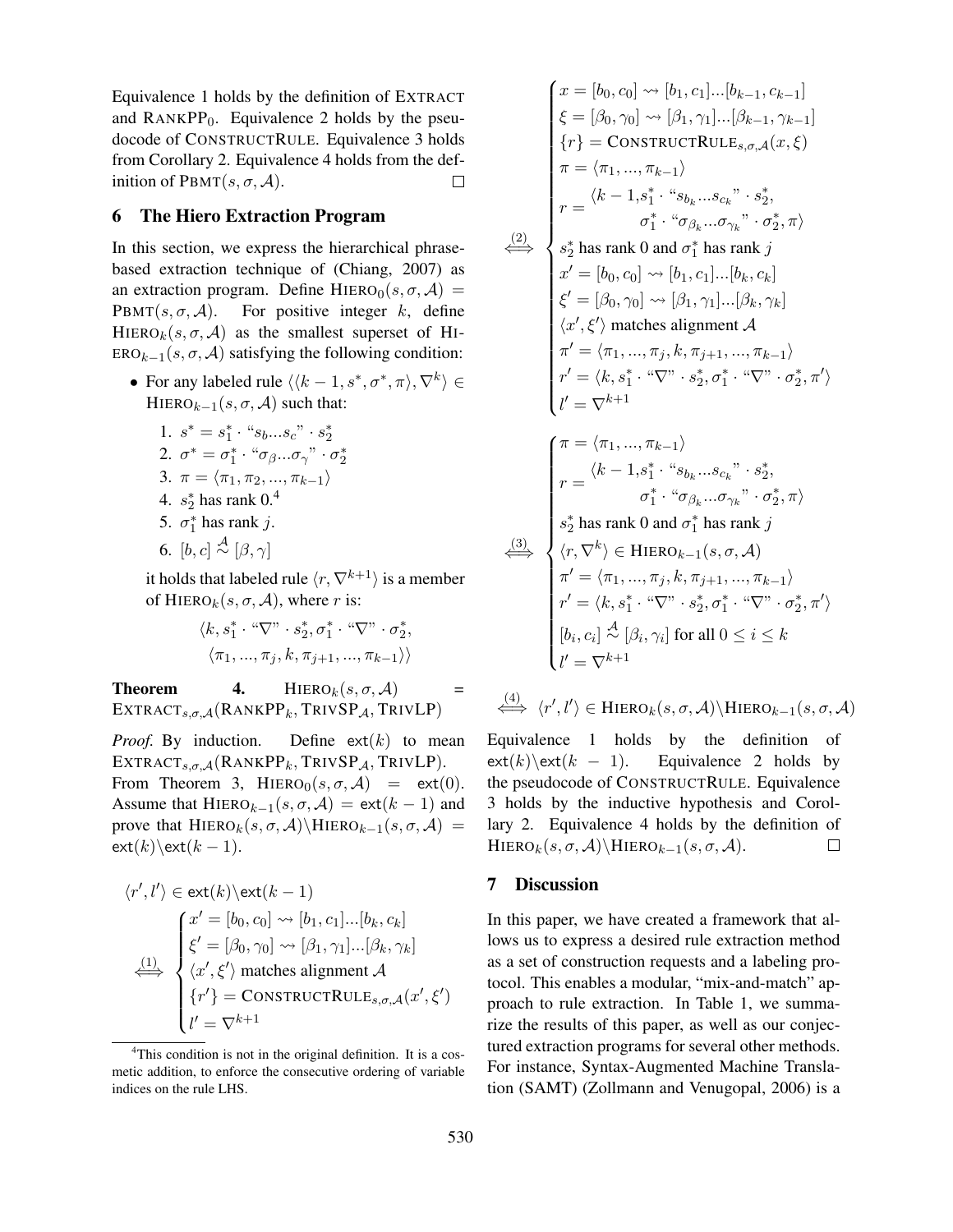hybridization of Hiero and GHKM that uses the primary protocol of Hiero and the labeling protocol of GHKM. To bridge the approaches, SAMT employs a fuzzy version<sup>5</sup> of the spanmap t that assigns a trivial label to non-constituent primary spans:

$$
\tilde{t}([b, c]) = \begin{cases} t([b, c]) & \text{if } [b, c] \in \text{spans}(t) \\ \langle \nabla \rangle & \text{otherwise} \end{cases}
$$

Other approaches can be similarly expressed as straightforward variants of the extraction programs we have developed in this paper.

Although we have focused on idealized methods, this framework also allows a compact and precise characterization of practical restrictions of these techniques. For instance, (Chiang, 2007) lists six criteria that he uses in practice to restrict the generation of Hiero rules. His condition 4 ("Rules can have at most two nonterminals.") and condition 5 ("It is prohibited for nonterminals to be adjacent on the French side.") can be jointly captured by replacing Hiero's primary protocol with the following:

$$
\{[b_0, c_0] \leadsto [b_1, c_1] \dots [b_j, c_j] \text{ s.t. } 1 \le b_0 \le c_0
$$
  
 
$$
0 \le j \le \mathbf{2}
$$
  
 
$$
\mathbf{b_2} > \mathbf{c_1} + \mathbf{1}\}
$$

His other conditions can be similarly captured with appropriate changes to Hiero's primary and secondary protocols.

This work is primarily intended as a survey of the dominant translation rule extraction paradigms, in which we make explicit the close relationship between these approaches, and establish a language for future hybridizations. From a practical perspective, we facilitate a generic and extensible implementation which supports a wide variety of existing methods, and which permits the precise expression of practical extraction heuristics.

# References

- David Chiang. 2005. A hierarchical phrase-based model for statistical machine translation. In *Proceedings of ACL*, pages 263–270.
- David Chiang. 2007. Hierarchical phrase-based translation. *Computational Linguistics*, 33(2):201–228.
- David Chiang. 2010. Learning to translate with source and target syntax. In *Proceedings of ACL*, pages 1443– 1452.
- A. de Gispert, G. Iglesias, G. Blackwood, E.R. Banga, and W. Byrne. 2010. Hierarchical phrase-based translation with weighted finite state transducers and shallow-n grammars. *Computational Linguistics*, 36(3):505–533.
- Jason Eisner. 2003. Learning non-isomorphic tree mappings for machine translation. In *Proceedings of ACL*, pages 205–208.
- Michel Galley, Mark Hopkins, Kevin Knight, and Daniel Marcu. 2004. What's in a translation rule? In *Proceedings of HLT/NAACL*.
- Michel Galley, Jonathan Graehl, Kevin Knight, Daniel Marcu, Steve DeNeefe, Wei Wang, and Ignacio Thayer. 2006. Scalable inference and training of context-rich syntactic models. In *Proceedings of ACL-COLING*.
- Liang Huang, Kevin Knight, and Aravind Joshi. 2006. Statistical syntax-directed translation with extended domain of locality. In *Proceedings of AMTA*.
- Zhifei Li, Chris Callison-Burch, Chris Dyer, Juri Ganitkevitch, Sanjeev Khudanpur, Lane Schwartz, Wren Thornton, Jonathan Weese, and Omar Zaidan. 2009. Joshua: An open source toolkit for parsing-based machine translation. In *Proceedings of the Fourth ACL Workshop on Statistical Machine Translation*, pages 135–139.
- Yang Liu, Qun Liu, and Shouxun Lin. 2006. Tree-tostring alignment template for statistical machine translation. In *Proceedings of ACL/COLING*, pages 609– 616.
- Yang Liu, Yun Huang, Qun Liu, and Shouxun Lin. 2007. Forest-to-string statistical translation rules. In *Proceedings of ACL*.
- Yang Liu, Yajuan Lu, and Qun Liu. 2009. Improving tree-to-tree translation with packed forests. In *Proceedings of ACL/IJCNLP*, pages 558–566.
- Adam Lopez. 2007. Hierarchical phrase-based translation with suffix arrays. In *Proceedings of EMNLP-CoNLL*.
- Daniel Marcu, Wei Wang, Abdessamad Echihabi, and Kevin Knight. 2006. Spmt: Statistical machine translation with syntactified target language phrases. In *Proceedings of EMNLP*, pages 44–52.

<sup>5</sup>This corresponds with the original formulation of Syntax Augmented Machine Translation (Zollmann and Venugopal, 2006). More recent versions of SAMT adopt a more refined "fuzzifier" that assigns hybrid labels to non-constituent primary spans.